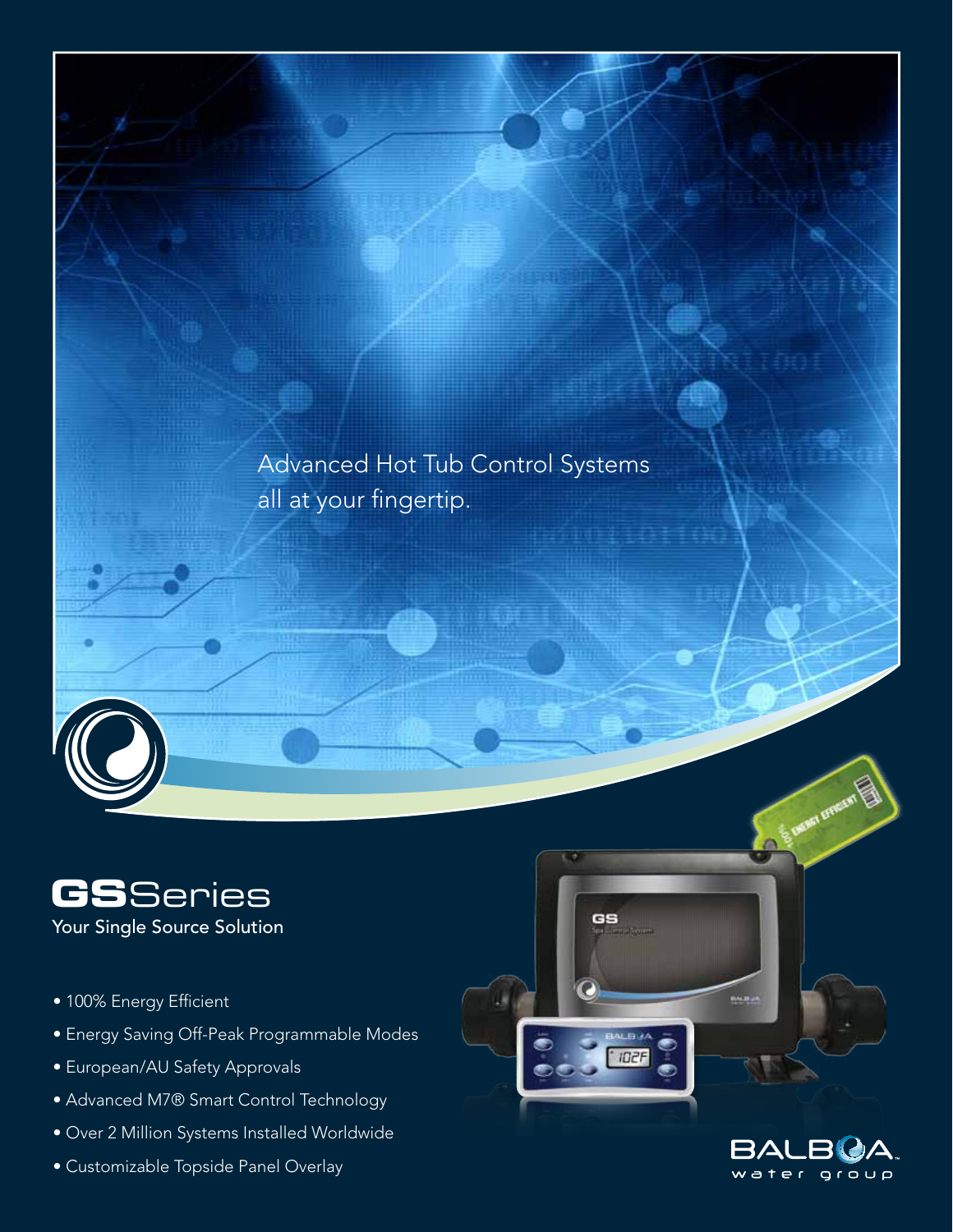#### Proven Reliability – Advanced Control System With M7® Smart Sensor Technology

With over 2 million controls in spas worldwide utilizing the M7® technology, the GS series of spa control systems are built using patented M7® Smart Sensor water flow technology and deliver maximum performance and satisfaction. The GS series is a universal control platform, increasing feature flexibility and reducing configuration headaches. With this combination of our patented M7® temperature and water flow sensing technology, BWG leads the industry in quality and reliability.

#### Green Operation – Flexible Schedules & Energy Saving Modes

With Balboa's 100% energy efficient heating system and programmable filtration cycles the user is in control of when the tub operates. Take advantage of off-peak rates to reduce your energy consumption. The GS system also comes standard with additional energy saving modes including Sleep & Economy settings which can further reduce energy usage.

#### Worry Free Installations

In addition to the simplified wiring design, Balboa has eliminated plumbing installation problems too. Balboa's patented M7® heaters are designed so they can be installed on the pressure or vacuum side of the pumps and also support circulation pump configurations. The GS also supports all European voltages and can accommodate 1 to 3 phases and up to 50 Amps of current. (Configurations include: Single Service 1 x 16 or 1 x 32 Amp or Dual service 2 x 16 Amp TN & TT Electrical systems that accommodates 5 wires – 2 Lines + 2 Neutrals + Protective Earth).

#### Convenience Devices

The GS system has built in support for multiple auxiliary devices including additional:



1. LED Lights 2. TV Lifts 3. Control Panels









4. Ozonators **5. Stereo** 6. Dolphin Remote

These and other devices around the tub are powered by dedicated outputs.

#### The Selling Price Of A Spa Pack System Is Only A Fraction Of Its Comprehensive Lifetime Cost

Equipment failure and servicing costs can be staggering over the life of a product. That's why Balboa builds the highest reliability products available and even provides remote diagnostic tools to help OEM manufacturers and service technicians cut costs in the installation and repair processes.



# **All Balboa Systems are GREEN ENERGY EFFICIENT**

Balboa Systems uses water immersion Technology which is 100% energy efficient. All energy are transferred into the water.

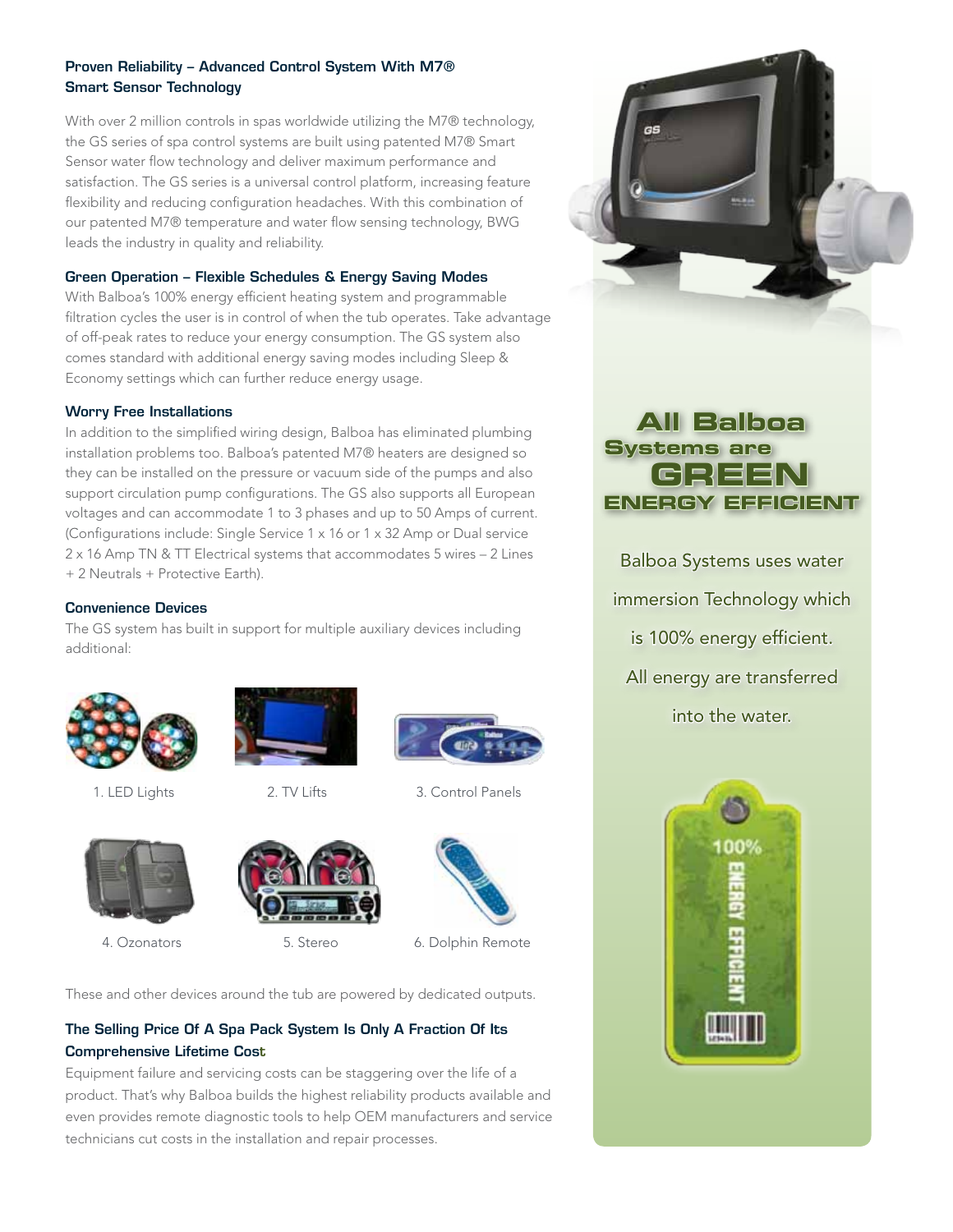#### Safer Topside Panel Operation - Piezo® Switches

The VL Series of topside panels were designed to work with the GS (Global) Series of hot tub control systems. These panels use Balboa's patented Piezo moisture proof technology that operates without electrical current at the switch. That allows the panel to be installed facing the inside of the tub for ease-of-use by the tub owner. The Piezo is also four times larger than the average membrane switch, which makes it the perfect size for a fingertips.

Moisture can cause premature failure of a membrane switch no matter how small. Balboa's patented Piezo switch technology makes our panels more reliable due to its design with no moving parts, no contacts, no air gaps and no electrical current to cause problems. The panels support the advanced functions of the GS controls that use Balboa's patented M7® temperature and flow sensor technology and the universal control platform. The sleek panels have LCD graphical displays with moving function indicator icons, maintenance reminders and service alerts on the easy-to-read screen and can have customized overlay for building your own brand image.

## M7® Smart Sensor Technology Overview

#### M7 Smart Sensor Technology

The GS system was built around Balboa's patented M7 temperature and flow sensor technology. Our M7 technology virtually eliminates problems of pressure switches. Advantages are that installation is simplified, as no holes have to be drilled into the spa. Routine maintenance and adjustments, down time, and service costs are greatly reduced overall.